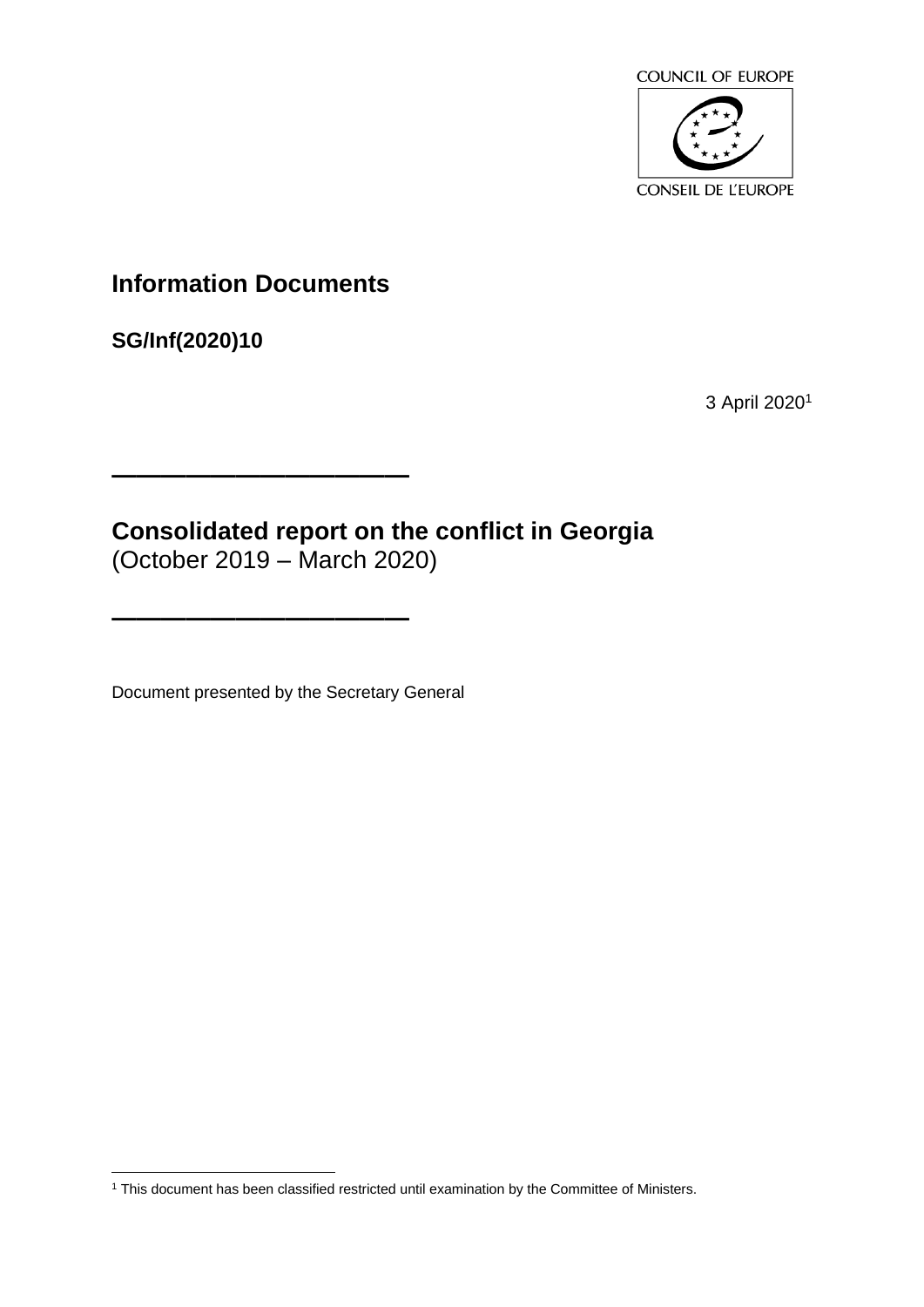## **Introduction**

1. At their 1080th meeting on 24 and 26 March 2010, the Ministers' Deputies took the following decision: "*The Deputies, restating the previous decisions of the Committee of Ministers, invited the Secretary General to prepare his consolidated report on the conflict in Georgia based on his outline and taking into account the comments made during the present meeting"*.

2. It is recalled that the objective of the report is to take stock of the situation in Georgia following the August 2008 conflict, to report on the related activities of the Council of Europe and to propose further Council of Europe action. The report is composed of four parts:

- update on major developments in the period under review;
- assessment of statutory obligations and commitments related to the conflict and its consequences;
- the human rights situation in the areas affected by the conflict; and
- current Council of Europe activities aimed at addressing the consequences of the conflict, their follow-up and proposals for future action.

3. This 21st consolidated report covers the period between October 2019 and March 2020. It notably builds on the previous consolidated reports and on the related decisions by the Deputies.

4. A delegation of the Secretariat carried out a fact-finding visit to Tbilisi on 3-5 February 2020 and had the opportunity to discuss the situation with the Georgian authorities as well as representatives of international organisations. The Secretariat wishes to express its gratitude to the Georgian authorities for their support in organising the visit and to all interlocutors for their assistance and valuable contributions.

5. Despite continued efforts, the Secretariat was not given authorisation to visit Abkhazia and South Ossetia for the purpose of this consolidated report. The Secretary General intends to pursue her efforts in view of fact-finding visits to Abkhazia and South Ossetia for the preparation of future consolidated reports. At the same time, it should be noted that, in the period under review, the Secretariat members and experts continued to have contact with interlocutors in Sukhumi for the purpose of the implementation of activities on Confidence-Building Measures (CBMs) (cf. Section IV.3).

6. This report does not replace the monitoring procedures established in the Council of Europe. Nor should it be seen as prejudging any possible decisions in the cases related to the conflict and its consequences, which are currently pending before the European Court of Human Rights.

7. Nothing in this report should be interpreted as being contrary to the full respect of the territorial integrity and sovereignty of Georgia within its internationally recognised borders.<sup>2</sup>

<sup>&</sup>lt;sup>2</sup> It is a fundamental objective of the member states of the Council of Europe to uphold the territorial integrity of Georgia. However, the Russian Federation recognised South Ossetia and Abkhazia as independent states on 26 August 2008.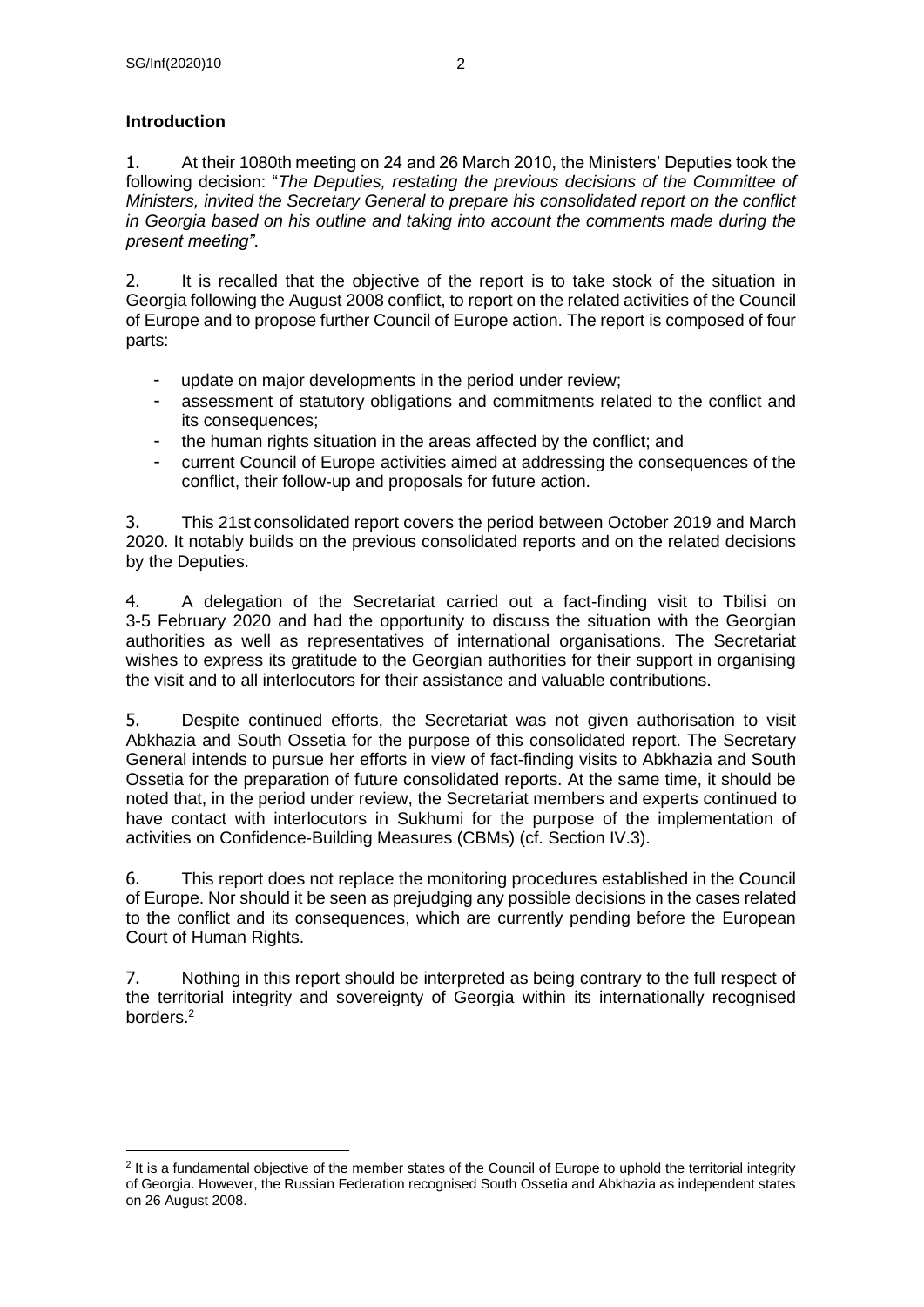8. This report does not prejudge or infringe upon a possible future political settlement of the conflict within the framework of the Geneva International Discussions (GID), nor the implementation of the six-point ceasefire agreement of 12 August 2008 and the implementing measures of 8 September 2008.

#### **I Update on major developments in the period under review**

9. The 49th and 50th rounds of Geneva International Discussions (GID) co-chaired by representatives of the European Union (EU), the Organisation for Security and Co-operation in Europe (OSCE) and the United Nations (UN) were held respectively on 9 October<sup>3</sup> and 10-11 December 2019.<sup>4</sup> Participants have continued to express commitment to the GID. At the same time, at the last meeting the Co-Chairs noted that, while engagement by participants contributed to relative stability over the past decades, the core security and humanitarian issues have remained unresolved. The Co-Chairs in particular noted a deteriorating situation on the ground and that the participants' diverging positions on key issues of the agenda have become further entrenched. They pointed out serious security challenges in the Chorchana–Tsnelisi area since August 2019. The Co-Chairs reiterated their calls for participants to reduce tensions on and along the Administrative Boundary Line with South Ossetia, for all crossing points to be reopened, for all detainees to be released, and for participants to engage constructively in dialogue - in Geneva, as well as in the Gali and Ergneti Incident Prevention and Response Mechanisms (IPRMs).

10. As reported, in Working Group I, dealing with security issues, the exchanges focused on the situation on the ground and the worrying developments of August 2019, in particular in the Chorchana–Tsnelisi area, as well as on various other issues, including extensive discussions on non-use of force and international security arrangements. In Working Group II, dealing with humanitarian issues, discussions concentrated on the impact of restrictive measures on the freedom of movement and livelihoods of the conflict-affected population. The participants also discussed issues relating to missing persons, mobility, documentation, public health, education, cultural heritage and environmental challenges. As in previous rounds, it was not possible to address issues relating to internally displaced persons/refugees due to a walkout by some participants.

11. Representatives of the Georgian authorities met by the delegation in Tbilisi strongly highlighted that the security situation in the territories adjacent to the Administrative Boundary Line had been extremely fragile and tense, especially in terms of so-called "borderisation" activities, leading to the escalation and further deterioration of the human rights situation for the local conflict-affected populations. Furthermore, the Georgian interlocutors continue to point to several negative trends in terms of the human rights situation in Abkhazia and South Ossetia affecting the ethnic Georgian population (cf. also Section III). It was also underlined that Georgia remains utterly committed to the GID and IPRMs.

<sup>3</sup> Press communiqué of the Co-Chairs of the Geneva International Discussions, 9 October 2019. <https://www.osce.org/chairmanship/435188>

<sup>&</sup>lt;sup>4</sup> Press communiqué of the Co-Chairs of the Geneva International Discussions, 11 December 2019. <https://www.osce.org/chairmanship/441940>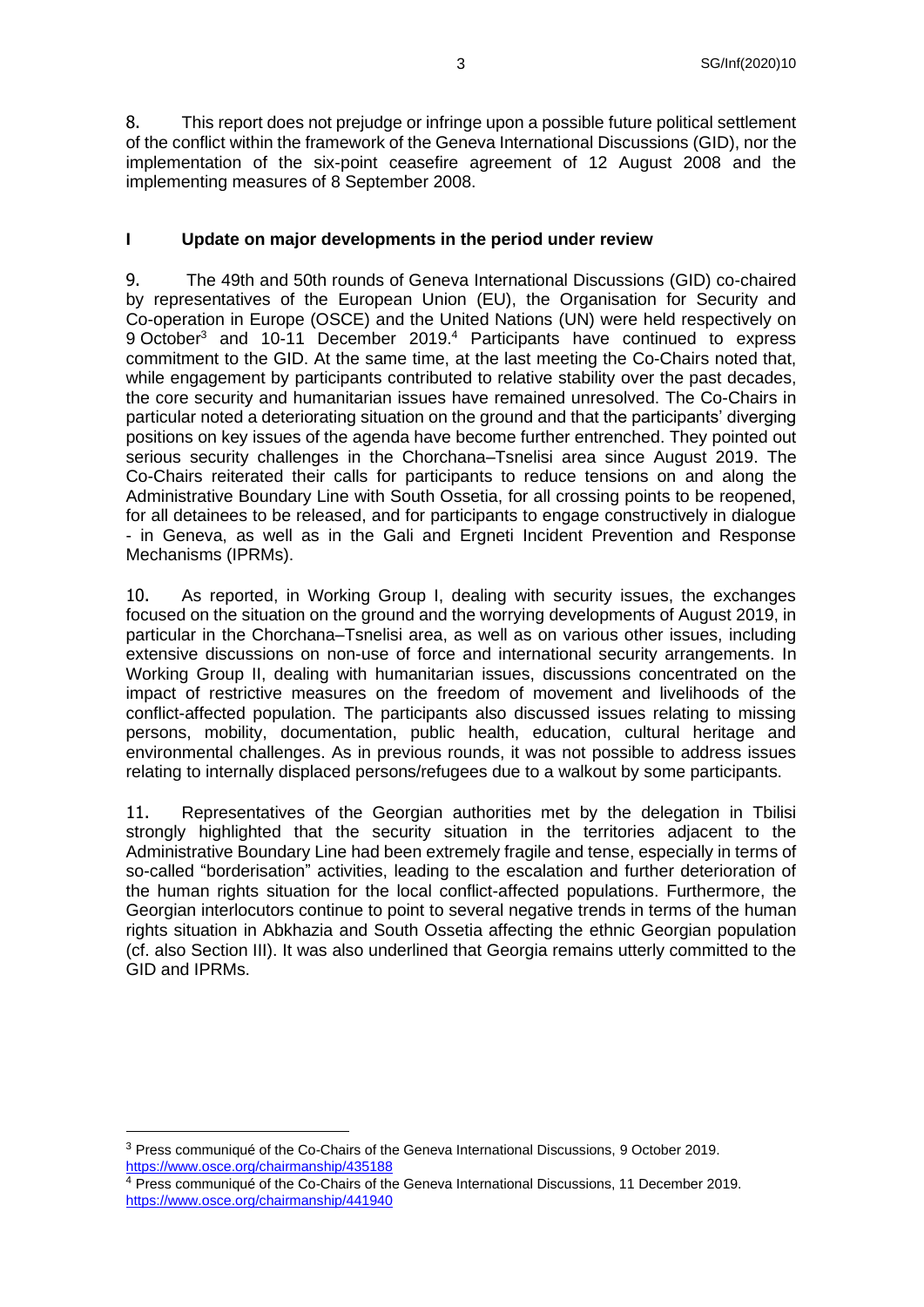### **II Assessment of statutory obligations and commitments related to the conflict and its consequences**

12. Below is an update on statutory obligations and specific commitments – as listed in PACE Opinions 193 (1996) and 209 (1999) – which have been selected for the purpose of reporting on the conflict in Georgia and its consequences. This part builds on Part 1 of the first and second consolidated reports on the conflict in Georgia [\(SG/Inf\(2010\)8](https://search.coe.int/cm/Pages/result_details.aspx?Reference=SG/Inf(2010)8) and [SG/Inf\(2010\)19-final\)](https://search.coe.int/cm/Pages/result_details.aspx?Reference=SG/Inf(2010)19-final).

- i. *To accept the principles of the rule of law and of the enjoyment by all persons within its jurisdiction of human rights and fundamental freedoms, and to collaborate sincerely and effectively in the realisation of the aim of the Council of Europe*
- ii. *To settle international as well as internal disputes by peaceful means (an obligation incumbent upon all member states of the Council of Europe), rejecting resolutely any forms of threats of force against its neighbours*

13. The decision in the Inter-State application (II) No. 38263/08 relating to the 2008 conflict between Georgia and the Russian Federation and its aftermath is still pending following the Grand Chamber hearing on the merits in 2018. The consideration of Inter-State application (IV) 39611/18 lodged in August 2018 on the alleged deterioration of the human rights situation along the Administrative Boundary Line is underway.

14. As regards individual cases related to the conflict, 435 applications against Georgia are still pending.<sup>5</sup> Furthermore, 21 of these applications were registered against both Georgia and the Russian Federation. To date, the Court has also received 176 applications against the Russian Federation. 6

15. The investigation authorised by the International Criminal Court (ICC) continued during the period under review.

16. In her address to the UN General Assembly, on 25 September 2019, Georgian President Zourabichvili reaffirmed her country's commitment to the peaceful resolution of the conflict and non-use of force. A similar message was delivered in her address to the PACE on 28 January 2020, notably citing as evidence Georgia's peace initiative "A step to a better future" aimed at improving the humanitarian and socio-economic conditions of people residing on the other side of the Administrative Boundary Line.<sup>7</sup>

iii. *To respect strictly the provisions of international humanitarian law, including in cases of armed conflict on its territory*

<sup>5</sup> Ten of them were communicated and the applicant parties submitted their initial and/or additional observations on the admissibility and merits. The respondent and third government now have the possibility to submit their comments by the end of March 2020.

<sup>&</sup>lt;sup>6</sup> Out of which 170 applications were communicated to the Russian government for information. The Georgian government was informed about the communication as a third party.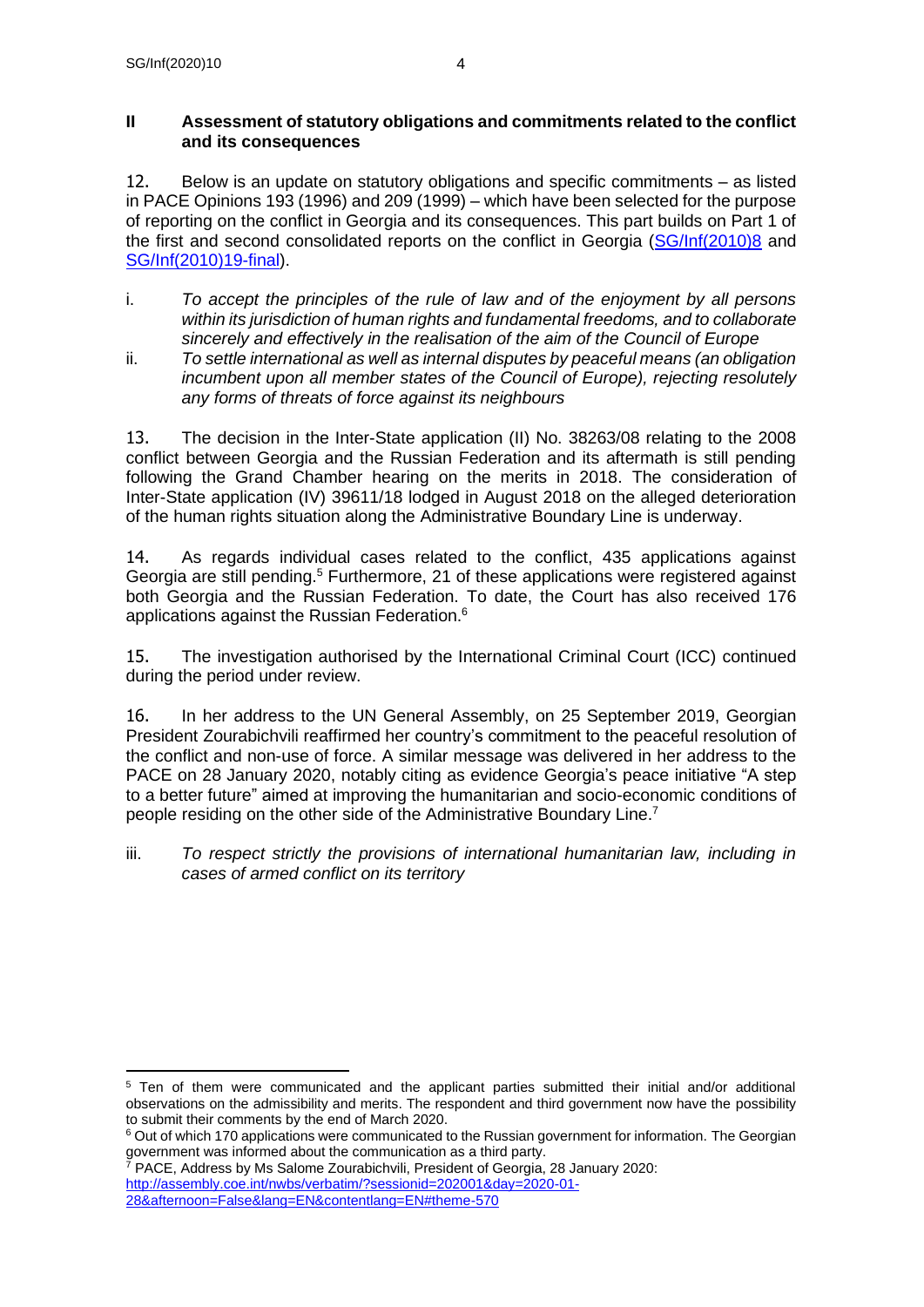17. On 14 October 2019, the Georgian government established by decree an interagency commission tasked with the search and transfer of the remains of persons missing after armed conflicts. The commission comprises ten different agencies. The body is also mandated with providing support to the families of the missing persons.<sup>8</sup>

18. The International Committee of the Red Cross (ICRC) has continued its activities in support of efforts aimed at ascertaining the fate and whereabouts of persons unaccounted for as a result of the armed conflicts and alleviating the plight of their families. Regarding Abkhazia, a meeting of the Forensic Working Group (under the *Tripartite Coordination Mechanism*) was held during the period under review and additional burial sites were processed, leading to the further exhumation of human remains. The ICRC also continued to accompany the families of missing persons through a series of activities and programmes. As regards South Ossetia, the ICRC also remains engaged in reestablishing family links, visiting prisoners and facilitating emergency medical evacuations and assistance to the vulnerable population.

- iv. *To co-operate in good faith with international humanitarian organisations and to enable them to carry out their activities on its territory in conformity with their mandates*
- v. *To facilitate the delivery of humanitarian aid to the most vulnerable groups of the population affected by the consequences of the conflict*

19. The delegation was informed that the "Peace Fund for a Better Future" was expected to become fully operational in the spring 2020. It is a financial instrument established under the peace initiative "A Step to a Better Future", which was launched in 2019 and aims at promoting dialogue and reconciliation through facilitation of trade, education and mobility opportunities, including through status-neutral solutions. The government is hoping to mobilise international support for this financial mechanism.

20. In the meantime, the Georgian government continues to make available free access to health care, education and other social benefits for all residents of Abkhazia and South Ossetia. A new "Post-Secondary Education Preparation Programme" accessible without entry exam was recently established.<sup>9</sup> A grants programme to support business and trade initiatives also receives significant interest.<sup>10</sup>

21. In Abkhazia, the UN agencies and funds, as well as several development agencies along with international NGOs, have been able to conduct protection, humanitarian and development programmes. In particular, the Liaison Mechanism established under the United Nations Development Programme (UNDP) continues to facilitate *inter alia* the delivery of various types of humanitarian and medical aid. The EU continues to support these actions in line with its engagement without recognition policy.

<sup>8</sup> Statement by the Office of the State Minister for Reconciliation and Civic Equality of Georgia: <https://smr.gov.ge/en/news/read/1715/>

 $9$  Within the framework of the programme, beneficiaries have undergone an intensive training course in order to continue their studies in higher education programmes. In total, 139 students from both Abkhazia and South Ossetia have completed this programme since September 2019.

<sup>&</sup>lt;sup>10</sup> According to the Office of the Georgian State Minister for Reconciliation and Civic Equality, out of around 400 applications to this grants programme, 75% have come from Abkhazia and/or South Ossetia.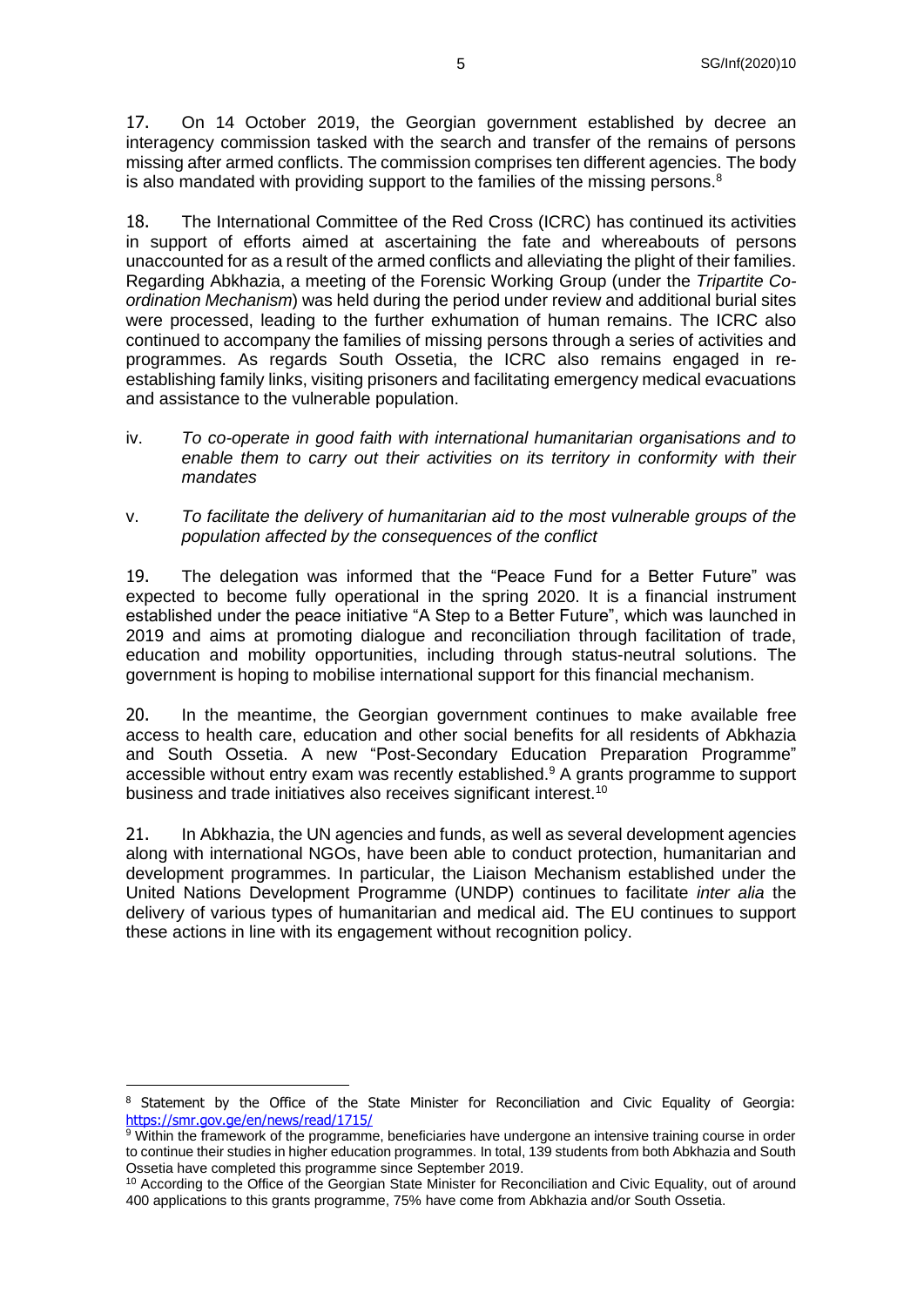22. Emphasis was put by several interlocutors on the need to preserve the operational space for international organisations and NGOs in Abkhazia for the benefit of the local populations. This involves ensuring that all the mandated personnel of international humanitarian organisations have a constant and unimpeded access to the population affected by the conflict.

23. Throughout the reporting period, access for international engagement to South Ossetia remained limited.

24. No specific progress has been reported as regards amendments to Georgia's "Law on Occupied Territories" in line with the recommendations of the Venice Commission's opinions.

## **III Human rights situation in the areas affected by the conflict**

25. As mentioned above (Section I), the security situation on the ground has been assessed by various interlocutors as deteriorating, in particular in reference to the serious security challenges in the Chorchana-Tsnelisi area since August 2019. The human rights and humanitarian situation of the conflict-affected communities remained under strain, notably due to persisting and/or newly imposed restrictions on freedom of movement, documentation issues and obstacles on access to basic services. Concerns are also constantly expressed that prolonged closures of both Administrative Boundary Lines by the *de facto* authorities have continued to affect the access of vulnerable groups to humanitarian and medical assistance.

26. Notwithstanding continued appeals at the international level, regrettably no progress has been made in ensuring unfettered access for international human rights monitoring mechanisms, including those of the Council of Europe, to Abkhazia and South Ossetia. According to all interlocutors, there remains an urgent need for regular and standards-based assessments of the application of principles and standards of the European Convention on Human Rights and other international human rights treaties.

## **III.1 Reports on Abkhazia**

## **III.1.i Security**

27. As in previous reports, continued restrictions with respect to basic rights and services compound perceptions of insecurity and uncertainty. The predominantly ethnic Georgian population in the Gali district continues to be the most vulnerable group in this respect. Attempts to hold IPRM meetings during the period under review have failed. The EUMM-facilitated hotline continues to operate.

#### **III.1.ii Freedom of movement**

28. The so-called "borderisation" process is reported to be continuing at an incremental level and still constitutes a major obstacle to freedom of movement. The Georgian central government and the international community maintain their firm opposition to this process. Its harmful impact on the local population is underlined, particularly as regards freedom of movement, livelihood and security issues. The matter is regularly raised in the GID format.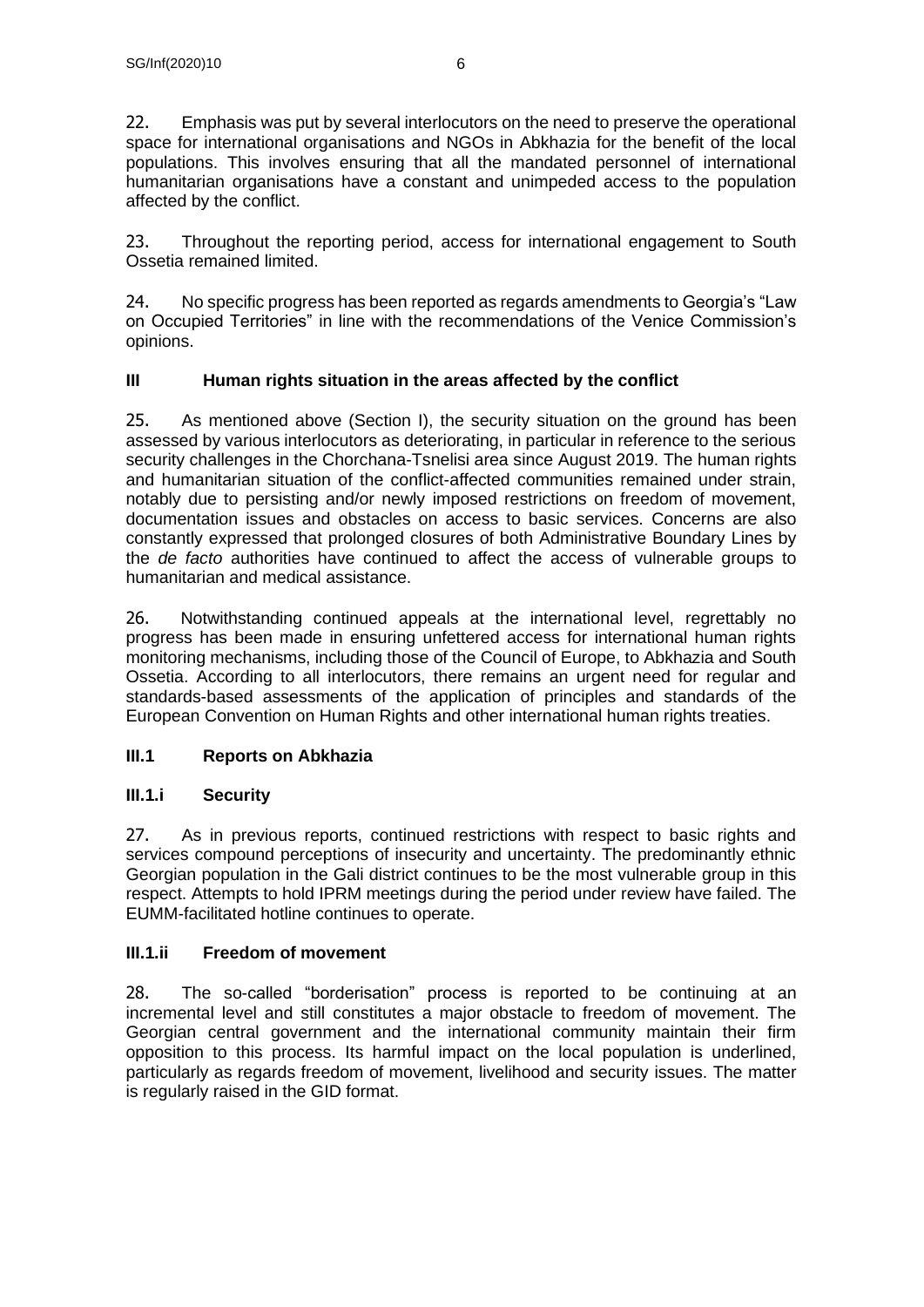29. To recall, access to territory controlled by the Georgian central government was until recently allowed only in two places, but mainly occurred over the Inguri bridge. The crossing points remained open during most of the period under review.

30. However, representatives of the Georgian central government informed the delegation that, since the end of January, medical checks had been conducted by the *de facto* authorities on people crossing the bridge, reportedly to prevent the spreading of viral diseases in the region. These checks were expected to continue until the end of March and, at the time, there were concerns by the Georgian central government that this process might be used to restrict further freedom of movement. Furthermore, information has since been received on additional restrictions, followed by a full closure of the bridge as of 14 March, due to the COVID-19 pandemic.

31. In addition to already existing restrictions, the Georgian authorities highlighted that people willing to pass the Administrative Boundary Line also regularly face various obstacles in an arbitrary manner.

32. There are no developments to report with respect to the issue of crossing documentation. It is recalled that the absence of crossing documentation remains a major freedom of movement constraint for the people affected. In that regard, concerns expressed on earlier occasions regarding the January 2019 restrictions barring ethnic Georgian holders of so-called old Abkhaz "passports" from crossing the Administrative Boundary Line persist, even though the so-called temporary "document" Form No. 9 is reported to continue to be used in practice. The use of these so-called temporary "documents" had been initially extended until the end of 2019.

33. All these measures combined continue to seriously limit people's access to basic rights and services in the territory controlled by the Georgian central government, and to impact the humanitarian situation through disruption of access to livelihood opportunities. The situation was, overall, depicted to be worsening by various interlocutors.

34. Against this background, cases of arbitrary detention for crossing outside the "crossing points" continue to be reported. The trend is said to be decreasing slightly, but mostly because of the dissuasive impact of current restrictions.

35. Urgent medical evacuations are also affected as they continue to require clearance by the *de facto* authorities.

#### **III.1.iii Identity documents**

36. The documentation gap continued to have an adverse impact on the status and effective enjoyment of rights of the ethnic Georgian population living in Gali but also in Ochamchire and Tkvarcheli.

37. The process of issuance of so-called "foreign temporary residence permits" continues to be problematic. There are no major developments to report in that regard for the reporting period, let alone difficulties for the people concerned to obtain clear information, a slight decrease in the number of applications and/or reluctance to being assimilated to so-called "foreigners" – as reported by interlocutors.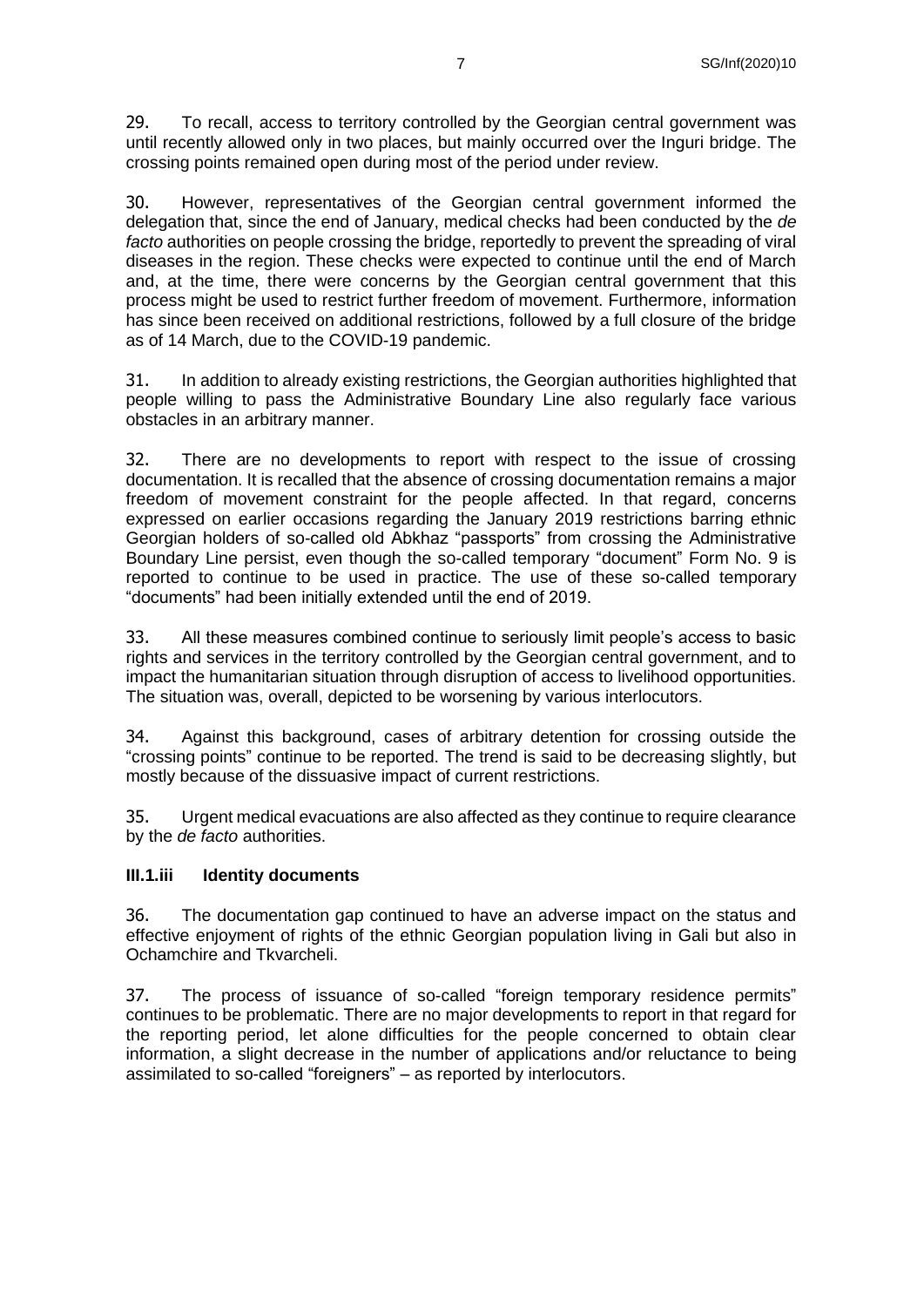38. To recall, the large majority of ethnic Georgians are not entitled to obtain a so-called Abkhaz "passport" if they possess Georgian citizenship. Therefore, obtaining the so-called "foreign temporary residence permit"<sup>11</sup> is the only option for most of them in terms of being "authorised" to reside in the region and to enjoy basic rights. Overall, the people concerned by these issues remain very vulnerable.

## **III.1.iv Access to education, including teaching of/in the native language**

39. As regards the situation of education in the Georgian language in schools in the Gali district, no progress has been noted since the last report. Previously expressed concerns on access to education in the native language persist. Representatives of the Georgian central government recalled that restrictions affected not only schools but kindergartens as well.

40. According to the Georgian central government, currently, in one out of nine schools in the Upper Gali, the native Georgian language is taught only in 5th grade as a facultative subject and for only two hours per week. In the remaining eight schools, only one hour per week is devoted to Georgian language teaching and only one hour to Georgian literature. The rest of the subjects are taught in the Russian language. In the Lower Gali, teaching in the Georgian language is conducted only in 9th, 10th and 11th grades, but hours devoted to teaching the Georgian language were reduced once again in September 2019 in ten of the schools. Last year, at elementary level, one hour per week was dedicated to the Georgian language and two hours to Georgian literature. As of September of the current academic year, Georgian literature teaching time has reportedly been reduced by one hour. In 11 schools of the Tkvarcheli and Ochamchire districts, the Georgian language and literature are not taught at all.

41. The Georgian authorities reiterated to the delegation that they consider such practices to be discriminatory and, more generally, to impair access to quality education. They continue to raise the issue in all available platforms, including the GID.

42. As regards freedom of movement of schoolchildren attending school in the central government-controlled territory, no incident or new development has been reported. Commuting nonetheless remains difficult and time-consuming for the children concerned. The number of pupils crossing the Administrative Boundary Line each day for school attendance has been decreasing since  $2016^{12}$ , mainly due to the various restrictions imposed on freedom of movement.

43. The delegation was informed that, in this context, the Georgian central government had implemented a number of measures aimed at improving educational conditions.

## **III.1.v Other developments in Abkhazia**

<sup>11</sup> Under the new so-called regulations, including the amended 2016 *de facto* "Law on the Legal Status of Foreigners in Abkhazia".

<sup>&</sup>lt;sup>12</sup> There are currently 25 children crossing the Administrative Boundary Line on a daily basis, compared to 39 in 2016.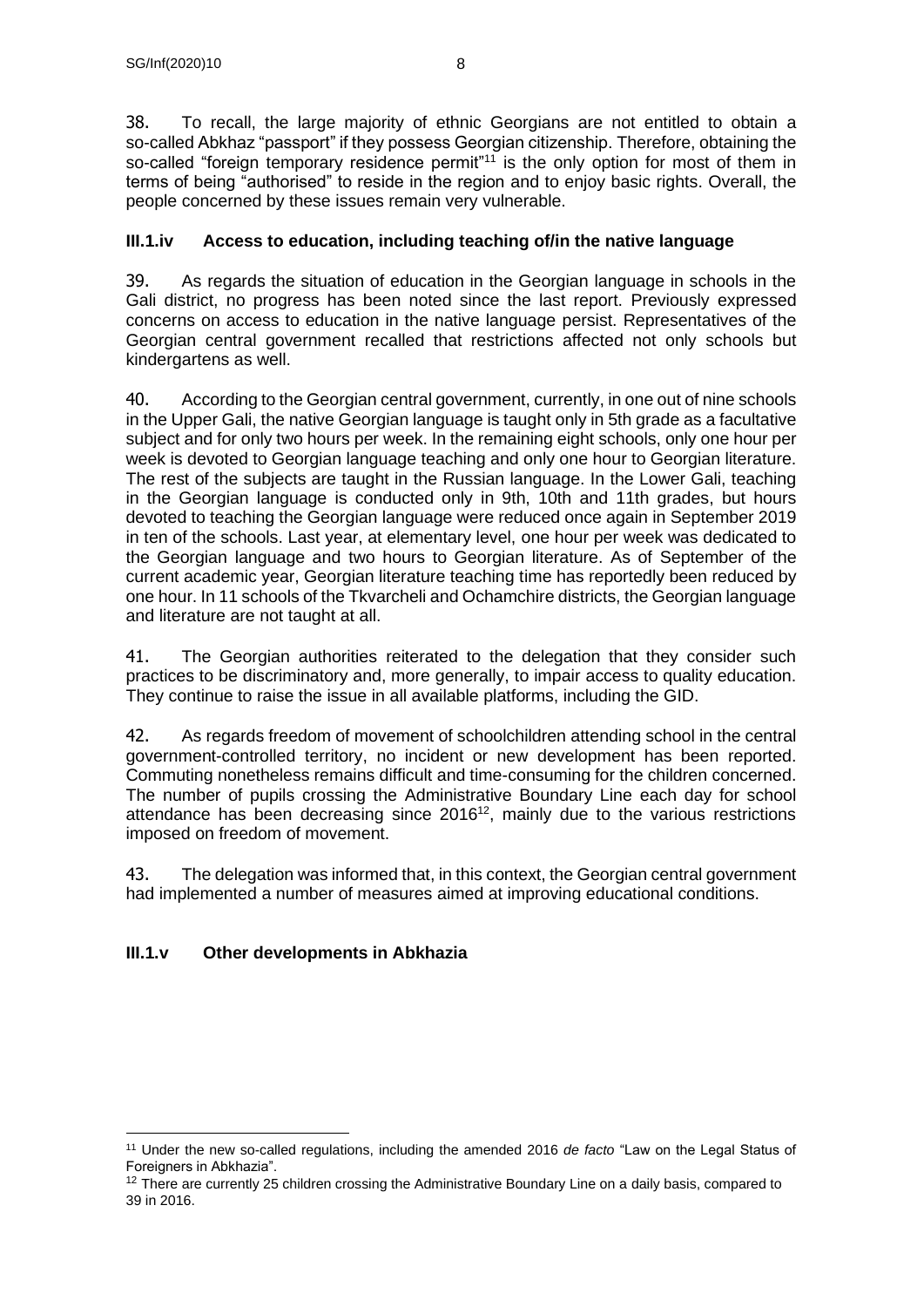44. In other developments, in Abkhazia, the *de facto* president resigned on 12 January following protests calling for the invalidation of last September's *de facto* presidential elections. In addition, the *de facto* supreme court invalidated the *de facto* presidential elections' results paving the way for the *de facto* central election commission to new de *facto* presidential elections on 22 March 2020. These *de facto* elections were vividly condemned by the Georgian central government as being illegitimate.

### **III.2 Reports on South Ossetia**

#### **III.2.i Security**

45. During the visit, all the security observers pointed to the worsening situation along the Administrative Boundary Line, in particular in the Chorchana–Tsnelisi area where a move of 1.5 km into Georgian government-controlled territory was reported in September 2019.Representatives of the Georgian central government met by the delegation assessed these developments as highly worrying.

#### **III.2.ii Freedom of movement**

46. The delegation was informed by various interlocutors that so-called "borderisation" activities along the Administrative Boundary Line continued to be carried out periodically throughout the reporting period. In particular, fencing activity in the vicinity of Gori had been reported. The Georgian central government has continued to condemn this process in the strongest terms. Efforts towards de-escalation took place in technical meetings in Ergneti, facilitated by the EUMM and the OSCE. It was reported that seven such meetings had taken place during the reporting period, the last one in November 2019. There was no regular meeting of the IPRM as such. As reported to the delegation by representatives of the Georgian central government, the South Ossetian participants associate the disruption of the IPRM to developments in the Chorchana–Tsnelisi area. Against this background, representatives of the Georgian central government underlined to the delegation the importance of the IPRM meetings to address the immediate security and humanitarian issues and highlighted the necessity for their unconditional resumption.

47. In connection with these developments, the crossing points on the Administrative Boundary Line, including the main one Mosabruni/Odzisi, have essentially remained closed, allegedly for security reasons, with the exception of grave humanitarian cases. By the end of January, the *de facto* authorities in South Ossetia indicated that the main crossing point would be open for ten days every two months for the collection of pensions by ethnic Georgians only. However, due to the COVID-19 pandemic, the whole Administrative Boundary Line was closed by the end of February.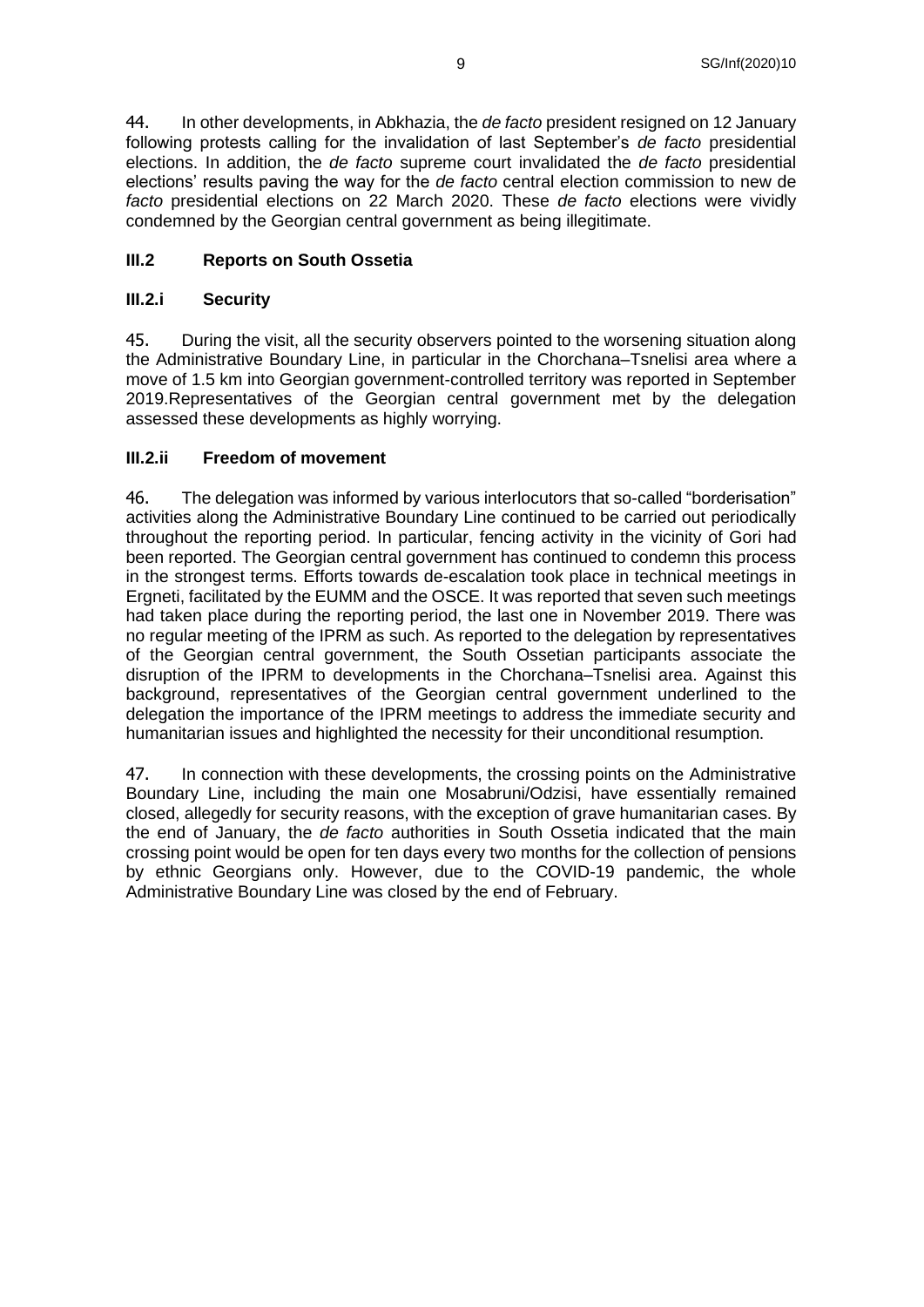48. Representatives of the Georgian central government expressed concern that this policy of closure reflects an instrumentalisation of the humanitarian situation. Other interlocutors described the situation as a serious impediment to the freedom of movement severely affecting the local population, especially in Akhalgori, in terms of the humanitarian situation, access to livelihoods and to basic necessary service, including health care, i.e. medical evacuations (cf. also below). It was pointed out to the delegation that access to medicine also remained a problem, amid reports that, in February 2020, the *de facto* authorities had seized Tbilisi-produced medicines in local pharmacies. The State Minister for Reconciliation and Civic Equality of Georgia strongly denounced this development as also going against humanitarian principles. There are concerns that this practice, coupled with the closure of the crossing points, has created a shortage of medicines and supplies, thus further aggravating the humanitarian situation.

49. The GID Co-Chairs have reiterated their warnings concerning additional hardships and severe impact on the local conflict-affected population resulting from these restrictions.<sup>13</sup> They in particular appealed to the relevant actors to re-open, without delay, all crossing points closed since September 2019, pointing out that while the concerns regarding the security situation were shared, steps to address these should be proportional and always take humanitarian aspects into consideration.<sup>14</sup> The Georgian central government and the international community also repeated the concerns of the humanitarian impact on the local population, citing as a tragic illustration the death of a woman in need of urgent medical evacuation on 29 October 2019. Other cases of local residents unable to get medical treatment in due time have also been reported. The need to ensure that all urgent cases are duly processed was stressed.<sup>15</sup>

50. A strict arbitrary detention practice continues to be enforced for violations of the crossing restrictions, raising major issues from a human security and human rights perspective. The Georgian authorities informed that more than 30 people had been detained by the *de facto* authorities while attempting to cross into territory controlled by the central government during the period under review. Generally, cases of arbitrary detention continue to be handled through the EUMM-managed hotline. Representatives of the State Security Service noted however that, although the hotline had been activated, it functioned poorly. Representatives of the Office of the Georgian State Minister for Reconciliation and Civic Equality (SMR) also pointed out that six times more people had been precluded from crossing without necessarily being detained.

51. The delegation's attention was also drawn to the arbitrary detention of well-known traumatologist Dr. Vazha Gaprindashvili, detained by the South Ossetian *de facto*  authorities. The case had prompted national and international concerns, including by the Council of Europe, which led to Mr Gaprindashvili's release after two months of arbitrary detention. The Georgian central government vividly denounced this incident.

<sup>&</sup>lt;sup>13</sup> Statement of the Co-Chairs of the Geneva International Discussions, 15 September 2019. <https://www.osce.org/what/conflict-prevention/430031>

<sup>14</sup> Statement of the Co-Chairs of the Geneva International Discussions, 6 November 2019. <https://www.osce.org/chairmanship/438179>

<sup>&</sup>lt;sup>15</sup> To be noted, medical evacuations continue to be facilitated by the ICRC at the Ergneti crossing point, with around two cases per week.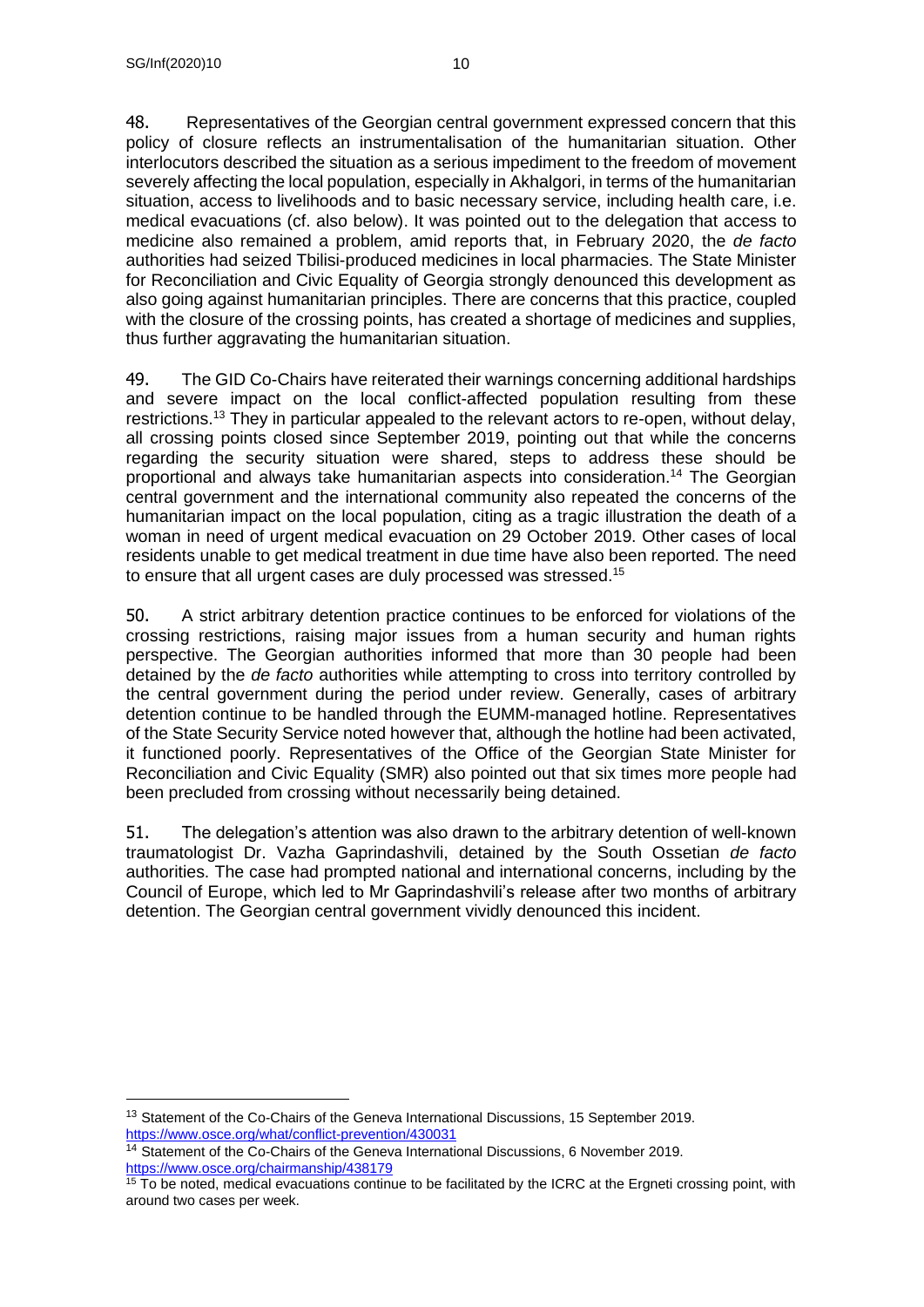#### **III.2.iii Identity documents**

52. The continued lack of clarity and information on so-called crossing "permission documents" for the ethnic Georgian population in Akhalgori remains of concern. According to the SMR, around 300 people were able to cross during the above-mentioned 10-day window (cf. paragraph 47). However, those who lacked the proper "documents" could not cross. As such, the inability to collect pensions further weakens the socio-economic conditions of the affected local residents.

#### **III.2.iv Access to education, including teaching of/in the native language**

53. To recall, the last six remaining Georgian schools (out of ten) in the Akhalgori district have now been obliged to switch to the South Ossetian curricula standards and to adopt Russian as the language of instruction in grades one to four. <sup>16</sup> The Georgian authorities had expressed strong concerns about these changes. In February, the SMR condemned the dismissal of two ethnic Georgian principals by the *de facto* authorities in South Ossetia.

#### **III.3 The situation of internally displaced persons**

54. During the period under review, no progress could be reported as regards the voluntary, safe, dignified and unhindered return of internally displaced persons (IDPs) and refugees on the basis of internationally recognised principles.<sup>17</sup>

55. In the absence of conditions conducive to return, the Georgian government continued to provide IDPs with alternative durable solutions in terms of housing and improvement of socio-economic conditions, under its Action Plan 2019-2020 on the implementation of the State Strategy on IDPs.

56. Representatives of the Ministry of Internally Displaced Persons from the Occupied Territories, Labour, Health and Social Affairs of Georgia informed the delegation of the creation of the "Internally Displaced Persons, Ecomigrants and Livelihood Agency" in December 2019. The new agency is responsible for the implementation of the state policy with regard to IDPs and eco-migrants, their resettlement and improvement of their socio-economic conditions. As explained, the establishment of the agency is a further demonstration of the priority given to the issue by the Georgian central government.

57. According to the information provided by the Ministry and the Agency, in 2019 a total of 2097 IDP families received housings and 803 families received ownership of their housing. Furthermore, 6513 IDPs received one-off financial assistance and 1548 IDP families rent subsidy. Two hundred and twenty-four families benefited from various livelihood programmes. It is reported that, in 2020, more than 2500 IDP families should receive housing and ownership of housing should be granted to 1500 families.

<sup>&</sup>lt;sup>16</sup> It is reported that a total of 30 schoolchildren study in grades one to four in the six schools.

<sup>&</sup>lt;sup>17</sup> According to the information provided by the Ministry of Internally Displaced Persons from the Occupied Territories, Labour, Health and Social Affairs of Georgia, 286,193 persons (90,354 families) are officially registered with IDP status as of January 2020.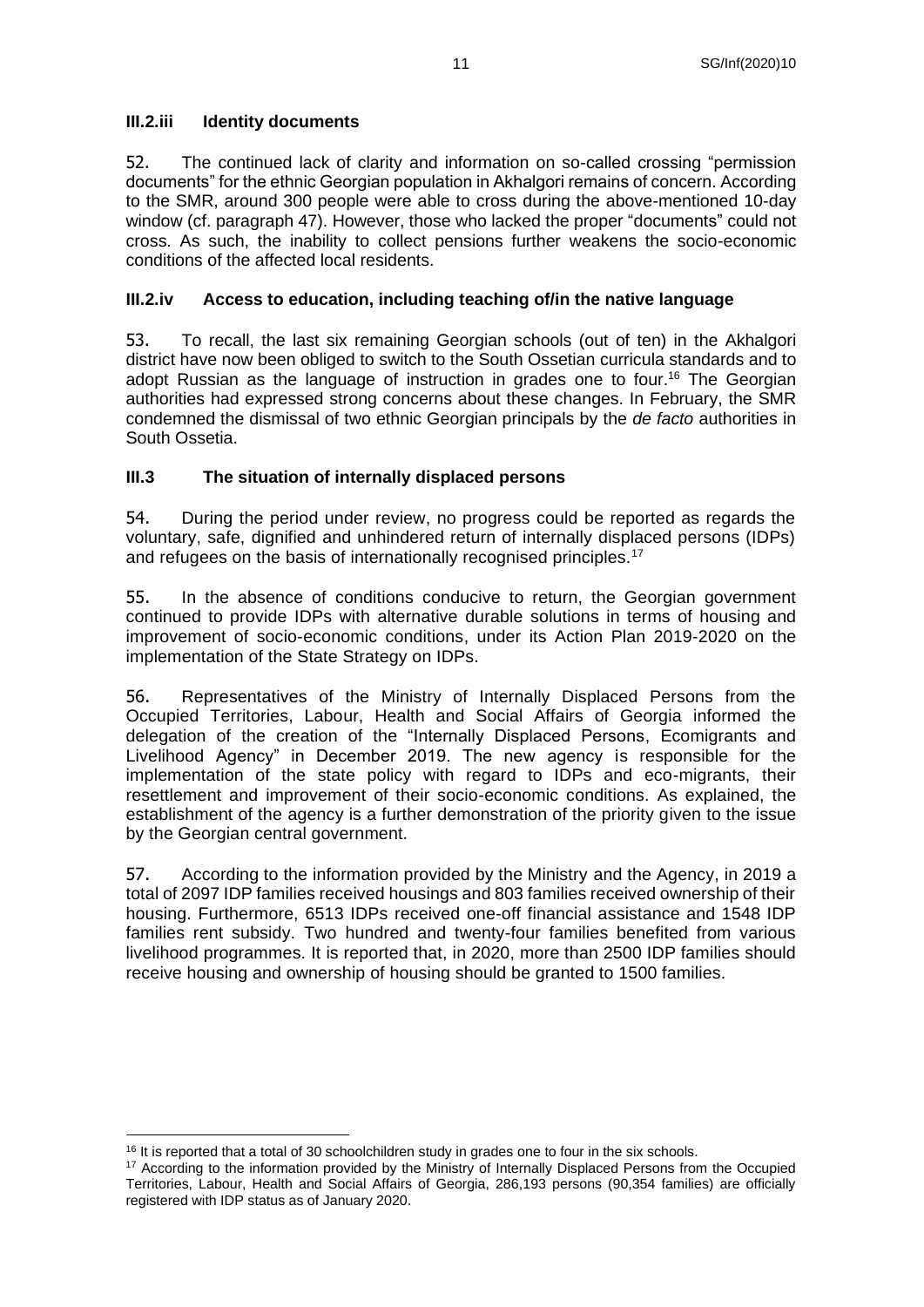## **IV Activities of Council of Europe organs and institutions and their follow-up**

## **IV.1 Parliamentary Assembly of the Council of Europe**

58. In Resolution 2325 (2020) on the Progress of the Assembly's monitoring procedure (January-December 2019), the Assembly expressed concern about "the continuing borderisation and creeping annexation of the Georgian regions of South Ossetia and Abkhazia by the Russian Federation, which are at odds with its obligations and accession commitments to the Council of Europe. The Assembly therefore asked the Russian Federation to reverse these processes".<sup>18</sup>

## **IV.1 Congress of Local and Regional Authorities of the Council of Europe**

59. On 29 October 2019, the Congress of Local and Regional Authorities of the Council of Europe adopted Recommendation 437 (2019) on "The role of local and regional governments in protecting internally displaced persons (IDPs)". The related explanatory memorandum made specific references to the situation of Georgia.<sup>19</sup>

## **IV.2 Operational activities**

## **IV.2.i DG II/Women's rights**

60. Georgia continued to benefit from a regional project on preventing and combating violence against women, which also takes into account specific vulnerabilities of the conflict context and aims to increase the national capacity to implement the standards of the Council of Europe's Istanbul Convention. It will strengthen the prosecution's response to cases of violence against women and enhance the skills of legal professionals and other public officials when dealing with such cases. Georgia is also one of the EU Eastern Partnership countries involved in a regional project on improving access to justice for victims of violence against women.

## **IV.3 Operational activities on Confidence-Building Measures and their follow-up**

## *(a) Activities organised during the reporting period*

61. During the period under review, the Council of Europe continued the implementation of CBMs. CBM activities have continued to support the protection of human rights of people from conflict-affected communities, by considering possible solutions in several areas relying on the expert technical support provided by the Council of Europe and individual member states.

62. CBM priorities are identified jointly with relevant actors and are closely coordinated with the SMR and the Liaison Mechanism established under the UNDP. It is recalled that CBMs also draw on the Secretary General's annual reports on the state of democracy, human rights and the rule of law. The pragmatic approach has enabled dialogue and trust to be built between all actors concerned.

<sup>&</sup>lt;sup>18</sup> Resolution 2325 (2020). Text adopted by the Assembly on 30 January 2020 (8th Sitting).

<sup>19</sup> The Congress, CG37(2019)09final.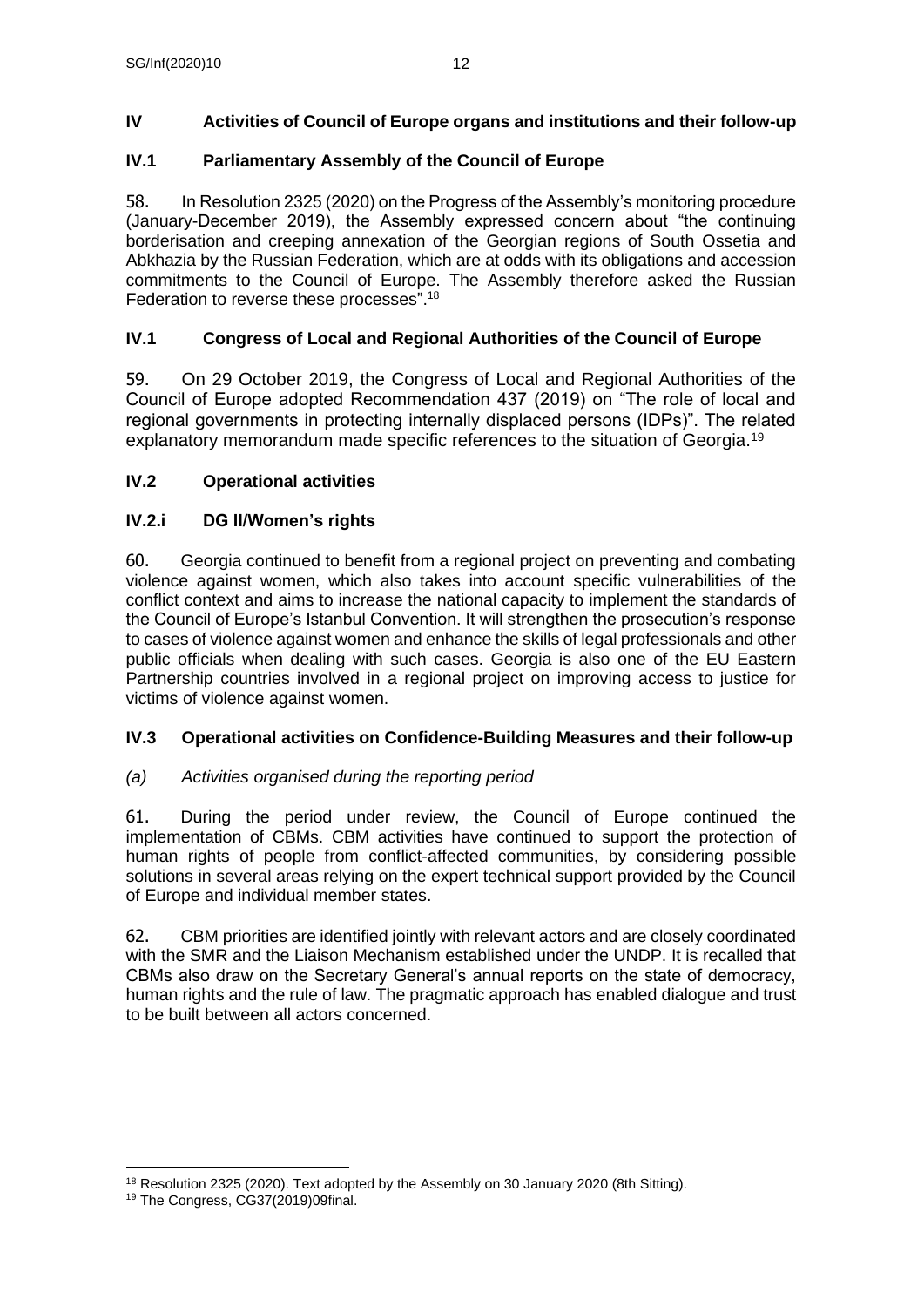#### **CBMs with Abkhazia**

63. Historians and archive specialists from Tbilisi and Sukhumi continued to work on a series of historical events on which little information has so far been published. The second publication on *"Anti-Soviet uprisings of 1931 in the village of Duripsh in the Gudauta district"*, based on the archives of the Ministry of the Interior of Georgia, complemented by photos from private collections in Abkhazia and newspaper articles is being finalised. The third publication focusing on *"Missing persons from Abkhazia during the Second World War"* was finalised in a meeting that took place in Paris on 6-7 November 2019. A meeting in Venice on 23-24 January 2020 allowed the script of the documentary film on the Duripsh uprisings and the structure of further publications on the criminal cases against the monks in Abkhazia in the 1921–1956 period to be finalised. The presentation of the two books published in 2019 is foreseen in the spring 2020.

64. On the basis of a successful experience with the trainings of interpreters from/to the Abkhaz language, a segment for the training of translators from/into the Abkhaz language was launched in the autumn 2019 (Istanbul, 2-3 September and 13-15 November). As a result of these activities, the capacity of Tbilisi and Sukhumi translators from/into the Abkhaz language has been enhanced and special attention has been paid to the terminology for social/legal/political matters, discussion on the availability of dictionaries and use of the same terminology as well as the translation of texts on current affairs/journalism and publicist writing. The dialogue between said specialists will continue in 2020 with the aim of concentrating efforts on legal terminology and the translation of the European Convention on Human Rights into the Abkhaz language.

65. Dialogue on activities aimed at preventing and combating violence against women, including domestic violence, has resumed. During a meeting of civil society representatives involved in the fight against domestic violence (Istanbul, 23-25 October), focus was placed on the work of hotlines and individual consultations for the victims of violence. Moreover, the meeting of journalists from Tbilisi and Sukhumi in Istanbul on 11- 13 December was devoted to media coverage and combating violence against women, as well as the role of media in the economic and social empowerment of women as a tool of prevention of violence. The follow-up of the segment is scheduled for 2020 in the form of the training of psychologists and psychiatrists working with children from socially vulnerable families and dealing with the suicidal attitude of minors. Moreover, journalists' possible initiatives in this segment will be followed up and further engagement of social workers - jointly with the representatives of the civil society engaged in the prevention of fight against women - will be promoted.

66. An activity on drug prevention aimed at producing joint video clips for the prevention of drug use among young people took place in Istanbul on 11-13 February 2020. Moreover, a common digital workspace between drugs prevention and treatment professionals from Tbilisi and Sukhumi was fully maintained in 2019.